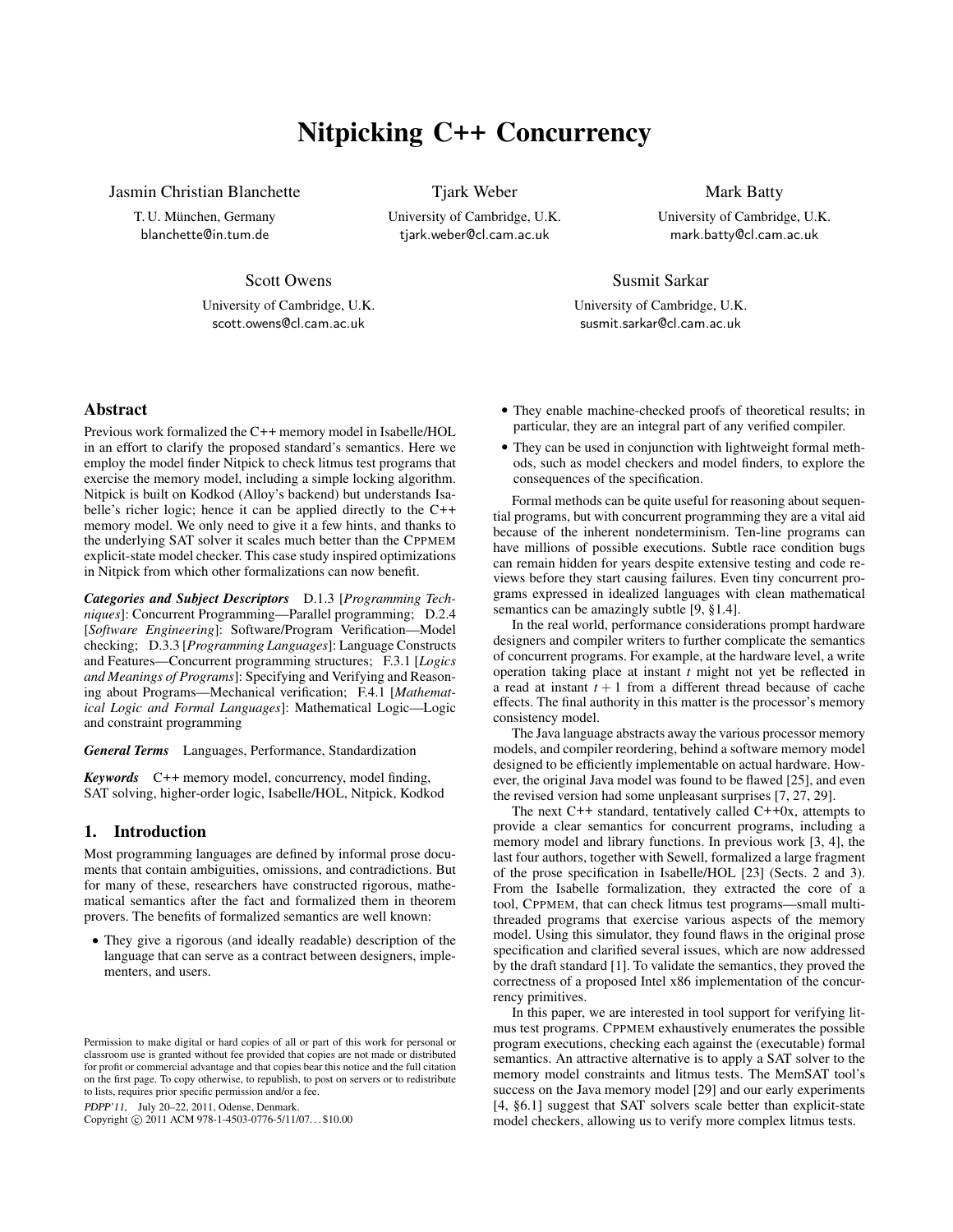Newer Isabelle versions include an efficient SAT-based model finder, Nitpick (Sect. 4). The reduction to SAT is delegated to Kodkod [28], which also serves as a backend to MemSAT and the Alloy Analyzer [13]. Nitpick and its predecessor Refute [32] featured in several case studies [5, 6, 14, 21, 31] but were, to our knowledge, never successfully applied to a specification as complex as the C++ memory model.

Although the memory model specification was not designed with SAT solving in mind, we expected that with some adjustments it should be within Nitpick's reach. The specification is written in a fairly abstract and axiomatic style, which should favor SAT solvers. Various Kodkod optimizations help cope with large problems. Moreover, although the memory model is subtle and complicated, the specification is mostly restricted to first-order logic with sets, transitive closure, and inductive datatypes, all of which are handled efficiently in Nitpick or Kodkod.

Initially, though, we had to make drastic semantics-preserving changes to the Isabelle specification so that Nitpick would scale to handle the simplest litmus tests in reasonable time (Sect. 5). These early results had been obtained at the cost of several days of work by people who understood Nitpick's internals. Based on our experience adapting the specification by hand, we proceeded to address scalability issues directly in Nitpick (Sect. 6).

With the optimizations in place, a few minor adjustments to the original memory model specification sufficed to support efficient model finding (Sect. 7). We applied the optimized version of Nitpick to several litmus tests (Sect. 8), including a simple sequential locking algorithm, thereby increasing our confidence in the specification's adequacy. Litmus tests that were previously too large for CPPMEM can now be checked within minutes.

# 2. Isabelle/HOL

Isabelle [23] is a generic interactive theorem prover whose builtin metalogic is a fragment of higher-order logic [2, 8, 11]. Its HOL object logic provides a more elaborate version of higher-order logic, complete with the familiar connectives and quantifiers.

The term language consists of simply-typed  $\lambda$ -terms augmented with constants (of scalar or function types) and ML-style polymorphism. Function application expects no parentheses around the argument list and no commas in between, as in *f x y*. Syntactic sugar provides an infix syntax for common operators, such as  $x = y$  and  $x + y$ . Variables may range over functions and predicates. Types are usually implicit but can be specified using a constraint  $\pi$ .

HOL's standard semantics interprets the Boolean type *bool* and the function space  $\sigma \to \tau$ . The function arrow associates to the right, reflecting the left-associativity of application. Predicates are functions of type  $\sigma_1 \rightarrow \cdots \rightarrow \sigma_n \rightarrow \text{bool}$ . HOL identifies sets with monadic predicates and provides syntactic sugar for set notations.

Inductive datatypes can be defined by specifying the constructors and the types of their arguments. The type *nat* of natural numbers is defined by the command

datatype  $nat = 0$  | Suc *nat* 

The type is generated freely from the constructors  $0$  :: *nat* and Suc :: *nat*  $\rightarrow$  *nat*. The polymorphic type  $\alpha$  *list* of lists over  $\alpha$  is defined as

$$
\mathbf{datatype} \ \alpha \ list = Nil \ | \ Cons \ \alpha \ (a \ list)
$$

Since lists are so common, Isabelle also supports the more convenient notation  $[x_1,...,x_n]$  for Cons  $x_1$  (...(Cons  $x_n$  Nil)...).

Constants can be introduced by free-form axioms or, more safely, by a simple definition in terms of existing constants. In addition, Isabelle provides high-level definitional principles for inductive and coinductive predicates as well as recursive functions.

# 3. C++ Memory Model

The C++ Final Draft International Standard [1] defines the concurrency memory model axiomatically, by imposing constraints on the order of memory accesses in program executions. The semantics of a C++ program is then a set of allowed executions.

Here we briefly present the memory model and its Isabelle/HOL formalization [3, 4], focusing on the aspects that are necessary to understand the rest of this paper.

#### 3.1 Introductory Example

To facilitate efficient implementations on modern parallel architectures, the C++ memory model (like other relaxed memory models) has no global linear notion of time. Program executions are not guaranteed to be *sequentially consistent* (*SC*)—that is, equivalent to a simple interleaving of threads [18].

The following program fragment is a simple example that can exhibit non-SC behavior:

```
atomic\_int x = 0;atomic_int y = 0;
{{{
    x.store(1, ord_relaxed);
    printf("y: %d\n", y.load(ord_relaxed));
|||
    y.store(1, ord_relaxed);
    printf("x: %d\n", x.load(ord_relaxed));
}}}
```
(To keep examples simple, we use the notation  $\{\{\{\ldots, \ldots\}\}\}\$ for parallel composition and ord\_xxx for memory\_order\_xxx.)

Two threads write to separate memory locations x and y; then each thread reads from the other location. Can both threads read the original value of the location they read from? According to the draft standard, they can. The program has eight outputs that are permitted by the memory model:

|  | $x: 0   y: 0   x: 0   y: 0   x: 1   y: 1   x: 1   y: 1$                      |  |  |  |
|--|------------------------------------------------------------------------------|--|--|--|
|  | $y: 0 \mid x: 0 \mid y: 1 \mid x: 1 \mid y: 0 \mid x: 0 \mid y: 1 \mid x: 1$ |  |  |  |

Among these, the first two outputs exhibit the counterintuitive non-SC behavior.

#### 3.2 Memory Actions and Orderings

From the memory model's point of view, C++ program executions consist of *memory actions*. The main actions are

| Ιx                               | locking of x                         |
|----------------------------------|--------------------------------------|
| $U_x$                            | unlocking of x                       |
| $R_{\text{ord}} x = v$           | atomic read of value $\nu$ from x    |
| $W_{\text{ord}}$ $x = v$         | atomic write of value $\nu$ to x     |
| RMW <sub>ord</sub> $x = v_1/v_2$ | atomic read-modify-write at x        |
| $R_{na} x = v$                   | nonatomic read of value $\nu$ from x |
| $W_{na} x = v$                   | nonatomic write of value $\nu$ to x  |
| $F_{\alpha r d}$                 | fence                                |

where ord, an action's *memory order*, can be any of the following:

| SC  | ord_seq_cst | sequentially consistent |
|-----|-------------|-------------------------|
| rel | ord_release | release                 |
| acq | ord_acquire | acquire                 |
| a/r | ord_acq_rel | acquire and release     |
| con | ord_consume | consume                 |
| rlx | ord_relaxed | relaxed                 |

Memory orders control synchronization and ordering of atomic actions. The ord\_seq\_cst ordering provides the strongest guarantees (SC), while ord\_relaxed provides the weakest guarantees. The release/acquire discipline, where writes use ord\_release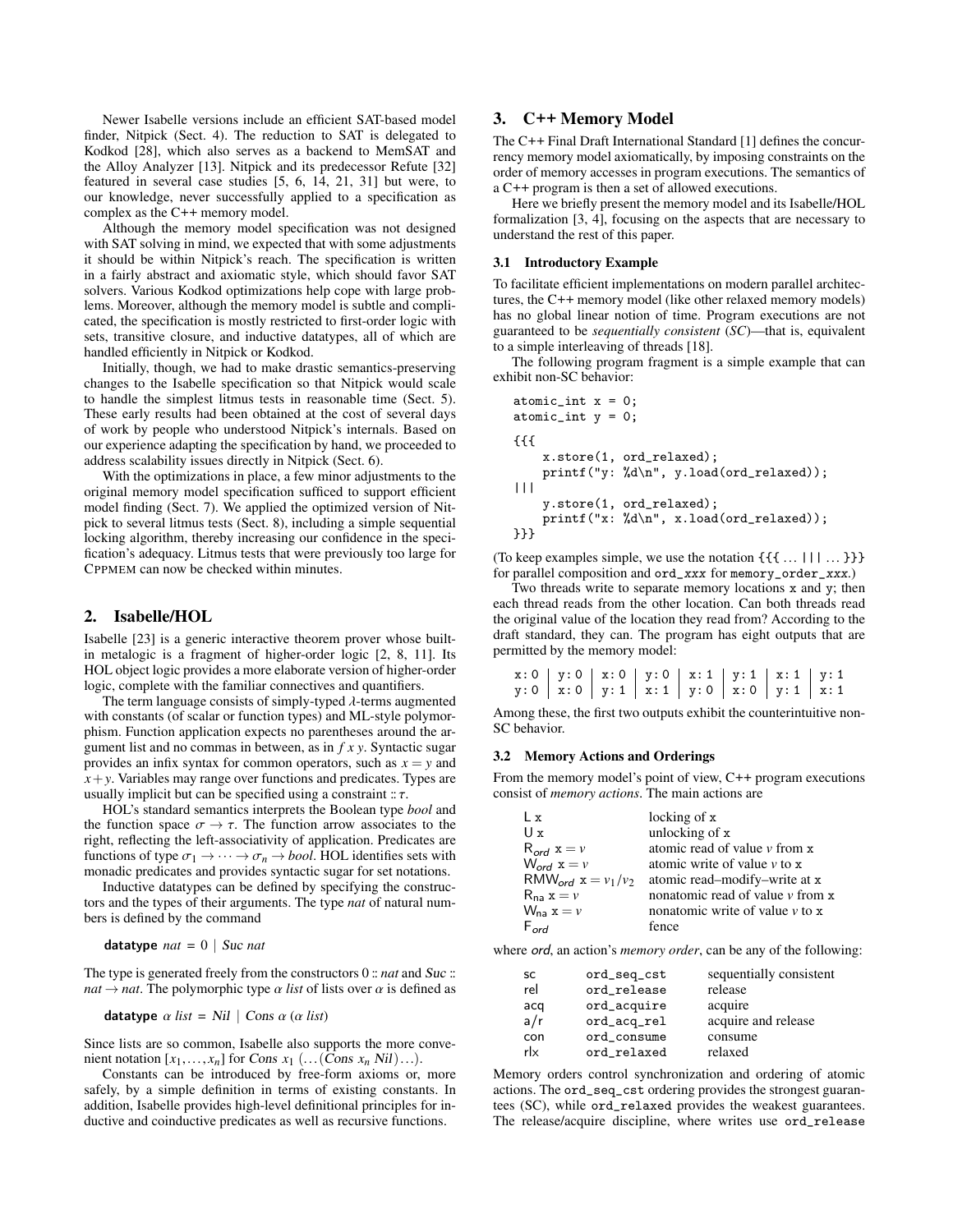and reads use ord\_acquire, occupies an intermediate position on the continuum. The slightly weaker variant release/consume, with ord\_consume for the reads, can be implemented more efficiently on hardware with weak memory ordering.

If we wanted to prohibit the non-SC executions in the program above, we could simply pass ord\_seq\_cst as argument to the load and store functions instead of ord\_relaxed.

#### 3.3 Isabelle/HOL Formalization

In place of a global timeline, the standard postulates several relations over different subsets of a program's memory actions. These relations establish some weak notion of time. They are not necessarily total or transitive (and can therefore be hard to understand intuitively) but must satisfy various constraints.

In the Isabelle/HOL formalization of the memory model [3, 4], a candidate execution  $X$  is a pair ( $X_{\text{opsem}}, X_{\text{witness}}$ ). The component *X*opsem specifies the program's memory actions (*acts*), its threads (*thrs*), a simple typing of memory locations (*lk*), and four relations over actions (*sb*, *asw*, *dd*, and *cd*) that constrain their evaluation order. The other component,  $X_{\text{witness}}$ , consists of three relations: Read actions *read from* some write action (*rf*), *sequentially consistent* actions are totally ordered (*sc*), and a *modification order* (*mo*) gives a per-location linear-coherence order for atomic writes.

 $X_{\text{opsem}}$  is given by the program's operational semantics and can be determined statically from the program source.  $X_{\text{witness}}$  is existentially quantified. The C++ memory model imposes constraints on the components of  $X_{\text{opsem}}$  and  $X_{\text{witness}}$  as well as on various relations derived from them. A candidate execution is *consistent* if it satisfies these constraints. The Isabelle/HOL top-level definition of consistency is given below:

## definition consistent\_execution *acts thrs lk sb asw dd cd rf mo*  $sc \equiv$

well\_formed\_threads *acts thrs lk sb asw dd cd* ∧ well\_formed\_reads\_from\_mapping *acts lk rf* ∧ consistent\_locks *acts thrs lk sb asw dd cd sc* ∧ let

*rs* = release\_sequence *acts lk mo*

*hrs* = hypothetical\_release\_sequence *acts lk mo*

*sw* = synchronizes\_with *acts sb asw rf sc rs hrs*

*cad* = carries\_a\_dependency\_to *acts sb dd rf*

*dob* = dependency\_ordered\_before *acts rf rs cad*

*ithb* = inter\_thread\_happens\_before *acts thrs lk sb asw dd cd sw dob*

*hb* = happens\_before *acts thrs lk sb asw dd cd ithb*  $vse$  = visible side effect *acts thrs lk sb asw dd cd hb* in

consistent\_inter\_thread\_happens\_before *acts ithb* ∧ consistent\_sc\_order *acts thrs lk sb asw dd cd mo sc hb* ∧ consistent\_modification\_order *acts thrs lk sb asw dd cd sc mo hb* ∧ consistent\_reads\_from\_mapping *acts thrs lk sb asw dd cd rf sc mo hb vse*

The derived relations (*rs*, *hrs*, etc.) and the various consistency conditions follow the C++ final draft standard; we omit their definitions. The complete memory model comprises approximately 1200 lines of Isabelle text.

#### 3.4 CPPMEM

For any given  $X_{\text{opsem}}$ , there may be one, several, or perhaps no choices for  $X_{\text{witness}}$  that give rise to a consistent execution. Since the memory model is complex, and the various consistency conditions and their interactions can be difficult to understand intuitively, tool support for exploring the model and computing the possible behaviors of C++ programs is much needed.

The CPPMEM tool [4] was designed to assist with these tasks. It consists of the following three parts: (1) a preprocessor that computes the  $X_{\text{opsem}}$  component of a candidate execution from a C++ program's source code; (2) a search procedure that enumerates the possible values for  $X_{\text{witness}}$ ; (3) a checking procedure that calculates the derived relations and evaluates the consistency conditions for each pair (*X*opsem, *<sup>X</sup>* witness).

For the second part, we refrained from implementing a sophisticated memory-model-aware search procedure in favor of keeping the code simple. CPPMEM enumerates all possible combinations for the *rf*, *mo*, and *sc* relations that respect a few basic constraints:

- *sc* only contains SC actions and is a total order over them.
- *mo* only contains pairs (*a*,*b*) such that *<sup>a</sup>* and *<sup>b</sup>* write to the same memory location; for each location, *mo* is a total order over the set of writes at this location.
- *rf* only contains pairs (*a*,*b*) such that *<sup>a</sup>* writes a given value to a location and *b* reads the same value from that location; for each read *b*, it contains exactly one such pair.

Because the search space grows asymptotically with *n*! in the worst case, where *n* is the number of actions in the program execution, CPPMEM is mostly limited to small litmus tests, which typically involve up to eight actions. This does cover many interesting tests, but not larger parallel algorithms.

Writing a more sophisticated search procedure would require a detailed understanding of the memory model (which we hope to gain through proper tool support in the first place) and could introduce errors that are difficult to detect—unless, of course, the procedure was automatically generated from the formal specification. This is where Nitpick comes into play.

## 4. Nitpick

Nitpick [6] is a model finder for Isabelle/HOL based on Kodkod [28], a constraint solver for first-order relational logic (FORL) that in turn relies on the SAT solver MiniSat [10]. Given a conjecture, Nitpick searches for a standard set-theoretic model that satisfies the given formula as well as any relevant axioms and definitions. Isabelle users can invoke the tool manually at any point in an interactive proof to find models or countermodels. Unlike Isabelle itself, which adheres to the LCF "small kernel" discipline [12], Nitpick does not certify its results and must be trusted.

Nitpick's design was inspired by its predecessor Refute [32], which performs a direct reduction to SAT. The translation from HOL is parameterized by the cardinalities of the atomic types occurring in it [5]. Nitpick systematically enumerates the cardinalities, so that if the formula has a finite model, the tool eventually finds it, unless it runs out of resources.

Given finite cardinalities, the translation to FORL is straightforward, but common HOL idioms require a translation scheme tailored for SAT solving. In particular, infinite datatypes are soundly approximated by subterm-closed finite substructures [16] axiomatized in a three-valued logic.

*Example.* The Isabelle/HOL formula rev  $xs = xs \wedge |set xs| = 2$ specifies that the list *xs* is a palindrome involving exactly two distinct elements. When asked to provide a model, Nitpick almost instantly finds  $xs = [a_1, a_2, a_1]$ . The detailed output reveals that it approximated the type  $\alpha$  *list* with the finite substructure  $\{[], [a_1],$  $[a_2], [a_1, a_2], [a_2, a_1], [a_1, a_2, a_1].$ 

# 5. First Experiments

In early experiments briefly treated elsewhere [4, §6.1], we tried out Nitpick on a previous version of the Isabelle formalization of the C++ memory model (the "post-Rapperswil model" [4]) to check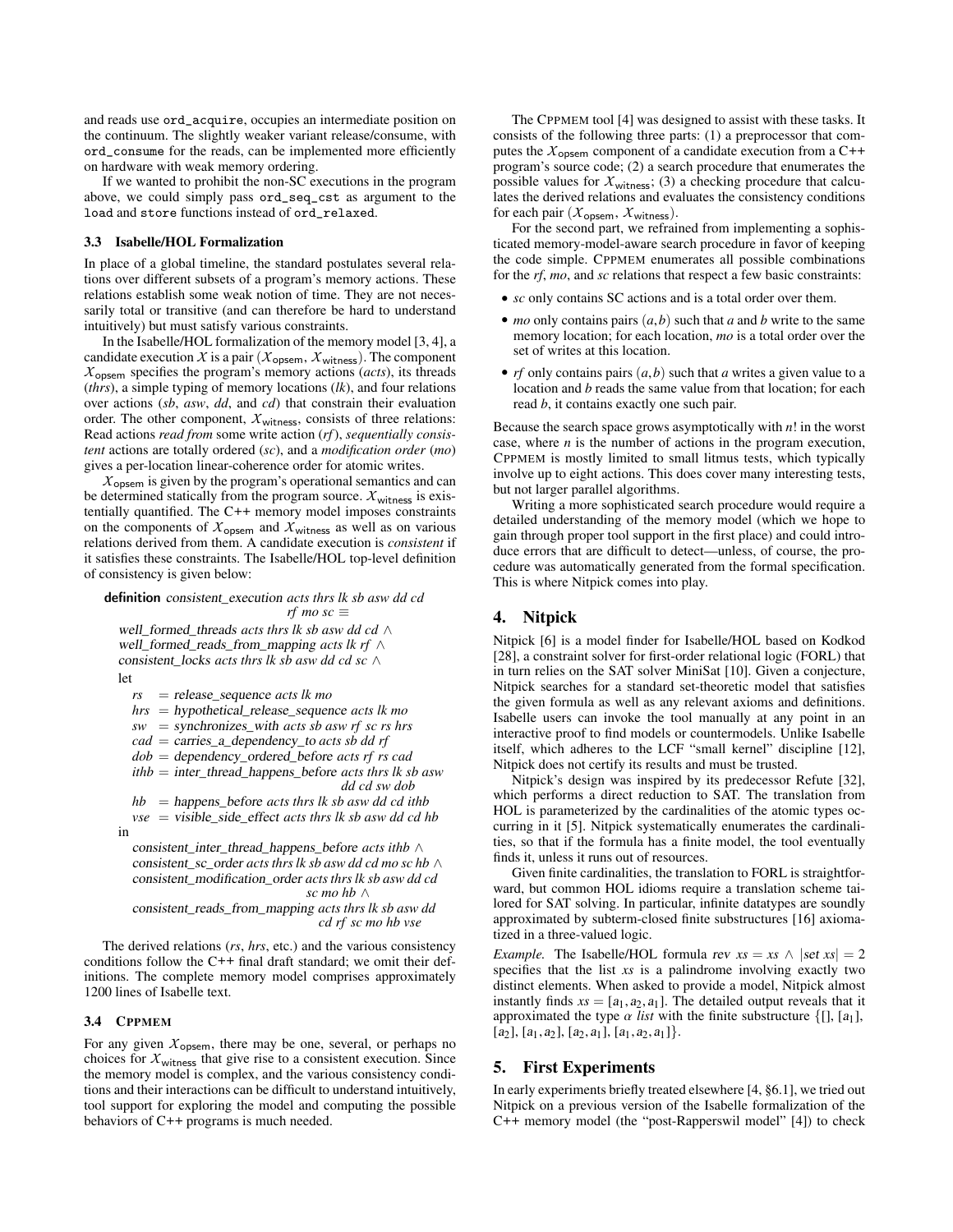whether given pairs ( $\chi$ <sub>opsem</sub>,  $\chi$ <sub>witness</sub>) are consistent executions of litmus test programs—a task that takes CPPMEM only a few milliseconds. Nitpick printed "Nitpicking. . . " but then became entangled seemingly forever in its problem-generation phase, not ever reaching Kodkod or MiniSat. What was happening?

#### 5.1 Constant Unfolding

The first issue, a fairly technical one, was that the constant unfolding code was out of control. Nitpick has a simplistic approach to constants occurring in a satisfaction problem:

- For simple definitions  $c \equiv t$ , Nitpick unfolds (i.e., inlines) the constant c's definition, substituting the right-hand side *t* for c wherever it appears in the problem.
- Constants introduced using primrec or fun, which define recursive functions in terms of user-supplied equational specifications in the style of functional programming, are translated to FORL variables, and their equational specifications are conjoined with the problem as additional constraints to satisfy.

This approach works reasonably well for specifications featuring a healthy mixture of simple definitions and recursive functions, but it falls apart when there are too many nested simple definitions, as is the case in the C++ memory model. Simple definitions are generally of the form  $c \equiv (\lambda x_1 \ldots x_n, u)$ , and when c is applied to arguments, these are substituted for  $x_1, \ldots, x_n$ . The formula quickly explodes if the  $x_i$ 's occur many times in the body  $u$ .

Since simple definitions are a degenerate form of recursion, we added hints to the specification telling Nitpick to treat some of the simply defined constants as if they had been recursive functions. In addition, we used the 'let' construct to store the value of an argument that is needed several times. HOL 'let' bindings are translated to an analogous FORL construct, enabling subexpression sharing all the way down to the SAT problem [28, §4.3].

#### 5.2 Higher-Order Arguments

When we invoked Nitpick again, it produced worrisome warning messages such as the following one:

#### Arity 23 too large for universe of cardinality 4.

This specific message indicates that one of the free variables in the generated Kodkod problem is a 23-ary relation, whose cardinality might exceed  $2^{31} - 1$  and cause arithmetic overflow in Kodkod. Nitpick detects this and warns the user.

Alloy users are taught to avoid relations of arities higher than 3 because they are very expensive in SAT: A relation over *A n* requires  $|A|^n$  propositional variables. HOL *n*-ary functions are normally translated to  $(n+1)$ -ary relations. Absurdly high arities arise when higher-order arguments are translated. A function from  $\sigma$  to  $\tau$ cannot be directly passed as an argument in FORL; the workaround is to pass  $|\sigma|$  arguments of type  $\tau$  that encode a function table.

The memory model specification defines many constants with higher-order signatures, mainly because HOL identifies sets with their characteristic predicates. Here is one example among many:

synchronizes\_with ::

 $(act \rightarrow bool) \rightarrow (act \times act \rightarrow bool) \rightarrow$  $(ac \times act \rightarrow bool) \rightarrow (act \times act \rightarrow bool) \rightarrow$  $(ac \times act \rightarrow bool) \rightarrow (act \times act \rightarrow bool) \rightarrow$  $(ac \times act \rightarrow bool) \rightarrow act \rightarrow act \rightarrow bool$ 

An important optimization in Nitpick, function specialization, eliminates the most superficial higher-order arguments [6, §5.1]. A typical example is *f* in the definition of map:

primrec map where<br>  $map f Nil = Nil$ map *f* Nil  $map f (Cons x x s) = Cons (fx) (map f x s)$  Nitpick will specialize the map function for each admissible call site, thereby avoiding passing the argument for *f* altogether. At the call site, any argument whose free variables are all globally free (or are bound but less expensive to pass than the argument itself) is eligible for this optimization.

Most of the higher-order arguments in the memory model specification were eliminated this way. The remaining higher-order arguments resulted from a bad interaction between specialization and 'let'. Specifically, each 'let' introduces a higher-order bound variable, which prevents the argument from being specialized. For example, the crucial consistent\_execution predicate's definition comprises the following 'let' bindings:

*rs* = release\_sequence *acts lk mo hrs* = hypothetical\_release\_sequence *acts lk mo*  $sw =$  synchronizes with *acts sb asw rf sc rs hrs* 

The first two variables bound are of type  $act \rightarrow act \rightarrow bool$ . When these variables are passed to synchronizes\_with, each of them is encoded as  $|act|^2$  arguments of type *bool*. The easiest solution is to unfold higher-order 'let' bindings. This enables specialization to perform the essential work of keeping relation arities low, at the cost of some duplication in the generated FORL formula.

There remained one troublesome higher-order function in connection with so-called visible sequences of side-effects:

visible\_sequences\_of\_side\_effects\_set ::  $(act \rightarrow bool) \rightarrow (thr \, id \rightarrow bool) \rightarrow$  $(loc \rightarrow loc\_kind) \rightarrow (act \times act \rightarrow bool) \rightarrow$  $(loc \rightarrow loc\_kind) \rightarrow (act \times act \rightarrow bool) \rightarrow$  $(loc \rightarrow loc\_kind) \rightarrow (act \times act \rightarrow bool) \rightarrow$  $(loc \rightarrow loc_kind) \rightarrow (act \times act \rightarrow bool) \rightarrow$  $act \times (act \rightarrow bool) \rightarrow bool$ 

The issue here is the return type  $act \times (act \rightarrow bool) \rightarrow bool$ : a set of pairs whose second components are sets of actions—effectively, a set of sets. We eventually found a way to completely eliminate visible sequences of side-effects without affecting the specification's semantics, as explained in Sect. 7.

#### 5.3 Datatype Spinning

Having resolved the other problems, there remained one issue with Nitpick's handling of inductive datatypes. The memory model specification defines a few datatypes, notably a type *act* of actions:

| datatype $act =$ |                                                |
|------------------|------------------------------------------------|
| Lock             | act id thr id loc                              |
|                  | Unlock act id thr id loc                       |
|                  | Atomic_load act_id_thr_id_ord_order_loc_val    |
|                  | Atomic_store act_id_thr_id_ord_order_loc_val   |
|                  | Atomic_rmw_act_id_thr_id_ord_order_loc_val_val |
| Load             | act id thr id loc val                          |
| Store            | act_id_thr_id_loc_val                          |
| Fence            | act_id thr_id ord_order                        |
|                  |                                                |

The specification manipulates it through discriminators and selectors. An example of each follows:

definition *is\_store*  $a \equiv$ case *a* of Store \_ \_ \_ \_ ⇒ True | \_ ⇒ False fun thread\_id\_of where  $thread_id_of (Lock  $\_tid \_) = tid$$ thread\_id\_of  $(Unlock \_ tid \_) = tid$ . .  $thread_id_of(Fence$   $_id$ )  $= tid$ 

Because of the type's high (in fact, infinite) cardinality, Nitpick cannot assign a distinct FORL atom to each possible *act* value. Instead,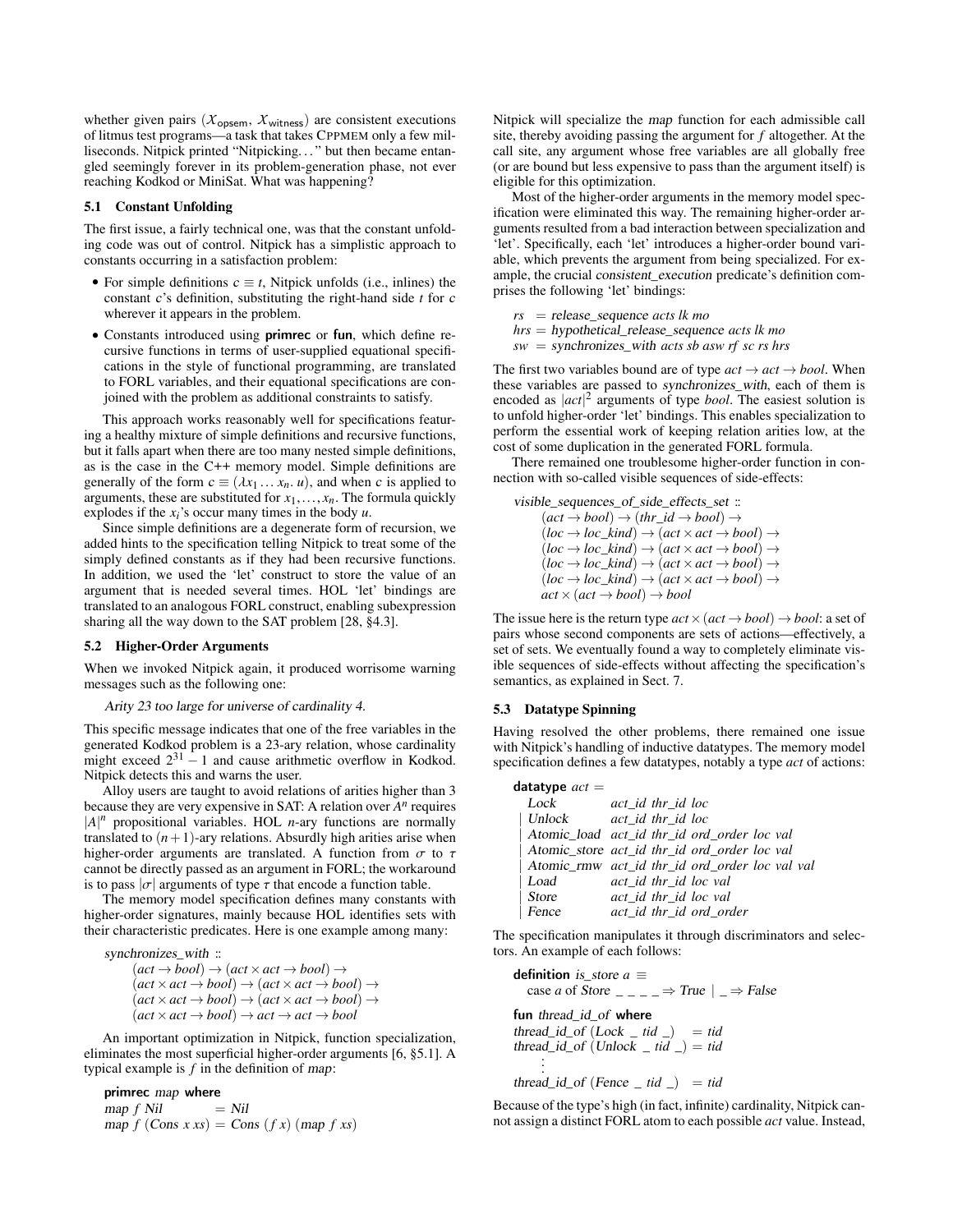it considers only a subset of the possible values and uses a special undefined value, denoted by  $\star$ , to stand for the other values. Constructors and other functions sometimes return  $\star$ . Undefined values trickle down from terms all the way to the logical connectives and quantifiers. This leads to a Kleene three-valued logic [5, §4.2].

Which subset of *act* values should Nitpick choose? Perhaps surprisingly, it makes no specific commitment beyond fixing a cardinality for the set that approximates *act* (by default, 1, 2, and so on up to 10). It is the SAT solver's task to exhaust the possible subsets. The SAT solver finds out automatically which subset is needed. For example, if we state the conjecture

length  $xs =$  length  $ys \rightarrow xs = ys$ 

on lists, Nitpick finds the counterexample  $xs = [a_1]$  and  $ys = [a_2]$ with values taken from the subset  $\{[], [a_1], [a_2]\}$ . (The empty list is needed to build the other two lists.) Contrast this with

length *xs* < <sup>2</sup>

where Nitpick instead relies on the subset  $\{[], [a_1], [a_1, a_1]\}.$ 

This SAT-based approach to datatypes follows an established Alloy idiom [16] that typically scales up to cardinality 8 or so. However, in larger specifications such as the C++ memory model, the combinatorial explosion goes off much earlier.

And yet, for our specification, this combinatorial spinning is unnecessary: The needed actions all appear as ground terms in the litmus tests. The memory model specification inspects the actions, extracting subterms and recombining them in sets, but it never constructs new actions. Unfortunately, neither Nitpick nor Kodkod notices this, and MiniSat appears to be stumped.

Once again, we found ourselves modifying the specification to enforce the desired behavior. We first replaced the *act* datatype with an enumeration type that lists all the actions needed by a given litmus test and only those. For example:

datatype  $act = a | b | c | d | e | f$ 

Then we defined the discriminators and selectors appropriately for the litmus test of interest. For example:

```
fun is_store where
is_store a = Trueis\_store = False
```
fun thread id of where thread id of  $f = 1$ thread\_id\_of  $= 0$ 

Using this idiom, we could reuse the bulk of the memory model specification text unchanged across litmus tests. The main drawback of this approach is that each litmus test requires its own definitions for the *act* datatype and the discriminator and selector functions, on which the memory model specification rests.

The Nitpick-based empirical results presented in our previous paper [4, §6.1] employed this approach. The largest litmus test we considered (IRIW-SC) required 5 minutes using CPPMEM, but only 130 seconds using Nitpick. Other examples took Nitpick about 5 seconds. These were one-off experiments, since further changes to the original memory model were not mirrored in the Nitpickenabled specification. The experiments were nonetheless interesting in their own right and persuaded us to optimize Nitpick further.

# 6. New Nitpick Optimizations

The experiments described in the previous section shed some light on areas in Nitpick that could benefit from more optimizations. Although we had come up with acceptable workarounds, we decided to improve the tool in the hope that future similar applications would require less manual work.

## 6.1 Heuristic Constant Unfolding

Nitpick's constant unfolding behavior, described in Sect. 5.1, left much to be desired. The notion that by default every simple definition should be unfolded was clearly misguided. If a constant is used many times and its definition is large, it should most likely be kept in the translation to facilitate reuse. Kodkod often detects shared subterms and factors them out [28, §4.3], but it does not help if Nitpick's translation phase is overwhelmed by the large terms.

We introduced a simple heuristic based on the size of the righthand side of a definition: Small definitions are unfolded, whereas larger ones are kept as equations. It is difficult to design a better heuristic because of hard-to-predict interactions with function specialization and other optimizations occurring at later stages. We also made the unfolding more compact by heuristically introducing 'let's to bind the arguments of a constant when it is unfolded.

Nitpick provides a *nitpick\_simp* hint that can be attached to a simple definition or a theorem of the right form to prevent unfolding. We now added a *nitpick\_unfold* hint that can be used to forcefully unfold a larger definition, to give the user complete control.

#### 6.2 Necessary Datatype Values

In Sect. 5.3 we explained how Nitpick's subterm-closed subset approach to inductive datatypes leads to a combinational explosion in the SAT solver. We also introduced an Isabelle idiom to prevent this "datatype spinning" when we know which values are necessary. However, the idiom requires fundamental changes to the specification, which is highly undesirable if proving and code generation (for CPPMEM) must also be catered for.

We came up with a better plan: Add an option to let users specify necessary datatype values and encode that information in the Kodkod problem. Users provide a set of datatype values as ground constructor terms, and Nitpick assigns one FORL atom to each term and subterm from that set. The atom assignment is coded as an additional constraint in the FORL problem and passed to the SAT solver, which exploits it to prune the search space.

For checking litmus tests, a convenient idiom is to first declare all the actions required as Isabelle abbreviations. For example:

```
abbreviation a \equiv Atomic_store 0 0 Ord_relaxed 0 0
abbreviation b \equiv Atomic_rmw 1 0 Ord_relaxed 0 0 1
    .
    .
    .
```

```
abbreviation f \equiv Atomic_rmw 5 1 Ord_release 0 2 3
```
If we pass the option "*need* = a b c d e f", Nitpick then generates additional constraints for these six terms and also their subterms:

 $a_1 = Atomic\_store\ 0\ 0\ a_7\ 0\ 0$  $a_2 =$  Atomic\_rmw 1 0  $a_7$  0 0 1 . .  $a_6 = Atomic\_rmw 5 1 a_8 0 2 3$  $a_7 = Ord$  relaxed  $a_8 = Ord$  release

Natural numbers are left alone. The optimization makes no sense for them, since the desired cardinality *k* fully determines the subterm-closed subset to use, namely  $\{0, Suc\ 0, \ldots, Suc^{k-1}0\}.$ 

The resulting performance behavior is essentially the same as with the idiom presented in Sect. 5.3, but without having to restructure the specification.

We expect this optimization to be generally useful for specifications of programming language semantics. We had previously undertaken unpublished experiments with a Java compiler verified in Isabelle [19] and found that Nitpick suffered heavily from datatype spinning: Even when the program was hard-coded in the problem, the SAT solver would needlessly spin through the subterm-closed substructures of all possible Java programs.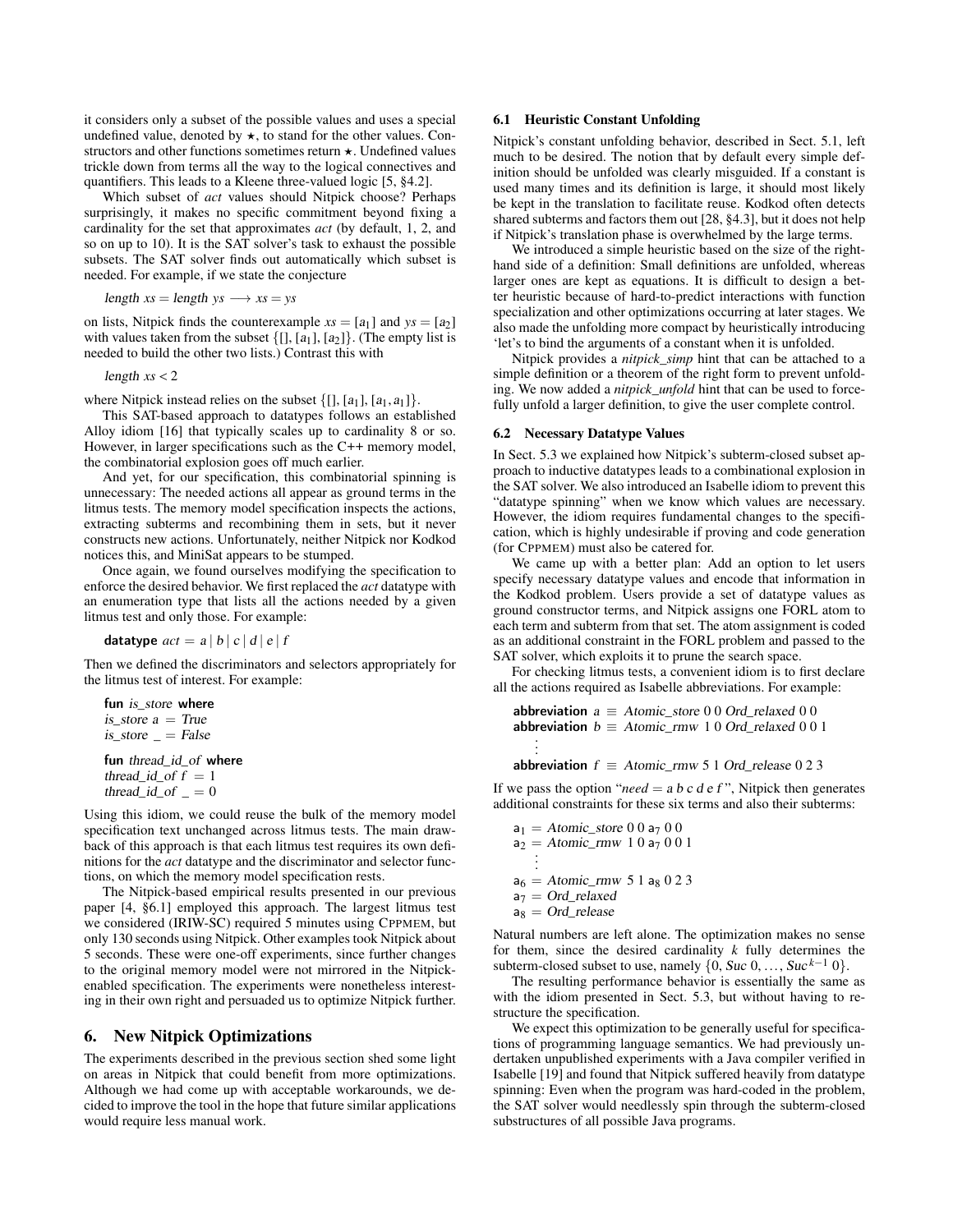## 6.3 Two-Valued Translation

There is a second efficiency issue related to Nitpick's handling of inductive datatypes. As mentioned in Sect. 5.3, attempting to construct a value that Nitpick cannot represent yields the unknown value  $\star$ . The ensuing partiality is handled by a Kleene three-valued logic, which is expressed in terms of Kodkod's two-valued logic as follows: At the outermost level, the FORL truth value true encodes True (genuine model), whereas false stands for both False (no model) and  $\star$  (potentially spurious model). The same convention is obeyed in other positive contexts within the formula (i.e., under an even number of negations). Dually, false encodes False in negative contexts and true encodes True or  $\star$ .

This approach is incomplete but sound: When Kodkod finds a (finite) FORL model, it always corresponds to a (possibly infinite) HOL model. Unfortunately, the three-valued logic puts a heavy burden on the translation, which must handle  $\star$  gracefully and keep track of polarities (positive and negative contexts). An operation as innocuous as equality in HOL, which we could otherwise map to FORL equality, must be translated so that it returns  $\star$  if either operand is  $\star$ .

Formulas occurring in unpolarized, higher-order contexts (e.g., in a conditional expression or as argument to a function) are less common but all the more problematic. The conditional

if  $\varphi$  then  $t_1$  else  $t_2$ 

is translated to

if  $\widehat{\varphi}^+$  then  $\widehat{t}_1$  else if  $\neg \widehat{\varphi}^-$  then  $\widehat{t}_2$  else  $\star$ 

where  $\hat{\varphi}^+$  is the translation of  $\varphi$  in a positive context and  $\hat{\varphi}^-$  is its negative counternart. The translation can quickly explode in size if negative counterpart. The translation can quickly explode in size if  $\varphi$  itself contains formulas in higher-order places.

Simply stated, the root of the problem is overflow: When a constructor returns  $\star$ , it overflows in much the same way that IEEE *n*-bit floating-point arithmetic operations can yield NaN ("not a number") for large operands. Nitpick's translation to FORL detects overflows and handles them soundly. If the tool only knew that overflows are impossible, it could disable this expensive machinery and use a more direct two-valued translation [5, §4.1].

With the subterm-closed substructure approximation of inductive datatypes, overflows are a fact of life. For example, the append operator @ on lists, which is specified by the equations

 $Nil \otimes ys = ys$  $(Cons x xs) @ ys = Cons x (xs @ ys)$ 

will overflow if the longest representable nonempty list is appended to itself. In contrast, selectors such as hd (head) and tl (tail), which return the first and second argument of a Cons, cannot overflow.

The C++ memory model is a lengthy specification consisting of about 1200 lines of Isabelle/HOL definitions. On the face of it, it would be most surprising that no overflows are possible anywhere in it. But this is essentially the case. Apart from the test program and the set of possible executions, which appear in the conjecture and which we treated specially in Sect. 6.2, no overflows can occur. The whole specification is a predicate that merely inspects  $X_{\text{opsem}}$ and  $X_{\text{witness}}$  without constructing new values. Coincidentally, this design ensures the fast execution of CPPMEM, which must check thousands of potential witnesses.

To exploit this precious property of the specification, we added an option, *total\_consts*, to control whether the two-valued translation without  $\star$  should be used. The two-valued translation must be used with care: A single overflow in a definition can prevent the discovery of models.

Naturally, it would be desirable to implement an analysis in Nitpick to determine precisely which constants can overflow and use this information in a hybrid translation. This is future work.

# 7. Fine-Tuned C++ Memory Model

In parallel with our work on Nitpick, we refined the specification of the memory model in three notable ways:

- We ported the model to the custom specification language LEM; we now generate Isabelle text from that [24]. Ideally, we want to apply Nitpick directly on the generated specification.
- Reflecting recent discussions in the C++ concurrency subcommittee, in the new model SC reads cannot read from non-SC writes that happened before SC writes. This minor technical change rules out certain counterintuitive executions.
- The new model is formulated in terms of *visible side-effects* (a relation over actions) but does without the more complicated notion of *visible sequences of side-effects* (a relation between actions and sets of actions) found in the draft standard. This allows all consistency conditions to be predicates over sets and binary relations, which reduces Nitpick's search space considerably. We recently completed a formal equivalence proof for the two formulations.

With the optimizations described in Sect. 6 in place, Nitpick handles the new specification reasonably efficiently without any modifications. It nonetheless pays off to fine-tune the specification in three respects.

First, the types *act\_id*, *thr\_id*, *loc*, and *val*—corresponding to action IDs, thread IDs, memory locations, and values—are defined as aliases for *nat*, the type of natural numbers. This is unfortunate because it prevents us from specifying different cardinalities for the different notions. A litmus test involving eight actions, five threads, two memory locations, and two values gives rise to a much smaller SAT problem if we tell Nitpick to use the cardinalities  $|act_id| = 8$ ,  $|thr\_id| = 5$ , and  $|loc| = |val| = 2$  than if all four types are set to have cardinality 8. To solve this, we replace the aliases

| type synonym $act\_id = nat$ |  |         |
|------------------------------|--|---------|
| type synonym $thr\_id = nat$ |  |         |
| type synonym loc             |  | $= nat$ |

in the LEM specification with copies of the natural numbers:

| <b>datatype</b> $act\_id = A0$   ASuc $act\_id$ |  |                   |  |
|-------------------------------------------------|--|-------------------|--|
| datatype thr_id = $T0$   TSuc thr_id            |  |                   |  |
| datatype loc                                    |  | $= L0$   LSuc loc |  |

For notational convenience, we define the following abbreviations:  $a_k \equiv ASuc^k A0$ ,  $t_k \equiv TSuc^k TO$ ,  $x \equiv L0$ , and  $y \equiv LSuc$  *LO*.

Second, while the unfolding heuristic presented in Sect. 6.1 allowed us to remove many *nitpick\_simp* hints, we found that the heuristic was too aggressive with respect to two constants, which are better unfolded (using *nitpick\_unfold*). We noticed them because they were the only relations of arity greater than 3 in the generated Kodkod problem.<sup>1</sup> Both were called with a higher-order argument that was not eligible for specialization. We specified the *nitpick\_unfold* hints in a separate theory file that imports the LEMgenerated Isabelle specification and customizes it.

Third, some of the basic definitions in the specification are gratuitously inefficient for SAT solving. The specification had its own definition of relational composition and transitive closure, but it is preferable to replace them with equivalent concepts from Isabelle's libraries, which are mapped to appropriate FORL constructs. This is achieved by providing lemmas that redefine the memory model's constants in terms of the desired Isabelle concepts:

<sup>1</sup> One could expect that the *act* constructors, which take between 3 and 6 arguments each, would be mapped to relations of arities 4 to 7, but Nitpick encodes constructors in terms of selectors to avoid high-arity relations [5, §5.2]. A term such as Cons *x xs* is translated to "the nonempty list *ys* such that hd  $ys = x$  and tl  $ys = xs$ ," where hd and tl are coded as binary relations.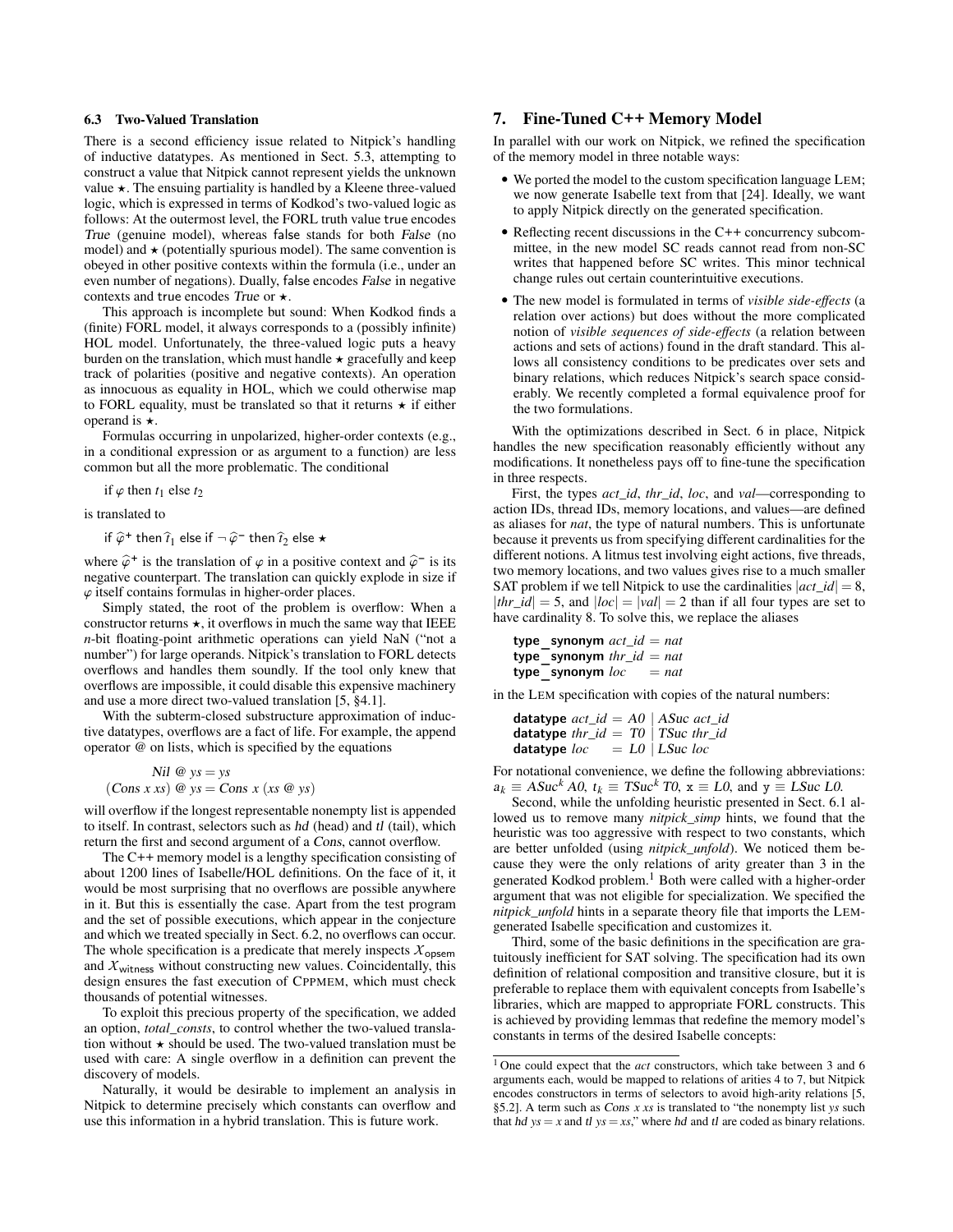lemma [ $nitpick\_unfold$ ]: compose  $RS = R \circ S$ **lemma** [*nitpick\_unfold*]: tc  $\overline{A}R =$  (*restrict\_relation*  $R A$ )<sup>+</sup>

These lemmas are part of the separate theory file mentioned above. Similarly, we supply a more compact definition of the predicate strict total order over *A R*. The original definition cleanly separates the constraints expressing the relation's domain, irreflexivity, transitivity, and totality:

$$
\forall (a,b) \in R. \ a \in A \land b \in A
$$
  
\n
$$
\forall x \in A. \ (x,x) \notin R
$$
  
\n
$$
\forall x \in A. \ \forall y \in A. \ \forall z \in A. \ (x,y) \in R \land (y,z) \in R \longrightarrow (x,z) \in R
$$
  
\n
$$
\forall x \in A. \ \forall y \in A. \ (x,y) \in R \lor (y,x) \in R \lor x = y
$$

The optimized formulation

$$
(\forall x y. \text{ if } (x, y) \in R \text{ then}
$$
  

$$
\{x, y\} \subseteq A \land x \neq y \land (y, x) \notin R
$$
  
else  

$$
\{x, y\} \subseteq A \land x \neq y \longrightarrow (y, x) \in R) \land
$$
  

$$
R^+ = R
$$

reduces the number of occurrences of *A* and *R*, both of which are higher-order arguments that are instantiated with arbitrarily large terms by the specialization optimization.

# 8. Litmus Tests

We evaluated Nitpick on several litmus tests designed to illustrate the semantics of the C++ memory model. The experiments were conducted on a 64-bit Mac Pro system with a Quad-Core Intel Xeon processor at 2.66 GHz clock speed, exploiting a single core. They are discussed in more detail below.

Most of these litmus tests had been checked by CPPMEM and the unoptimized version of Nitpick before [4], so it should not come as a surprise that our experiments revealed no further flaws in the C++ final draft standard. We did, however, discover many mistakes in the latest version of the formalization, such as missing parentheses and typos (e.g., ∀ instead of ∃). These mistakes had been accidentally introduced when the model was ported to LEM and had gone unnoticed even though it is used as a basis for formal proofs. Our experience illustrates once again the need to validate complex specifications, to ensure that the formal artifact correctly captures the intended semantics of the informal one (in our case, the draft standard).

#### 8.1 Store Buffering

Our first test is simply the introductory example from Sect. 3:

```
atomic\_int x = 0;atomic\_int y = 0;
{{{
    x.store(1, ord_relaxed);
    printf("y: %d\n", y.load(ord_relaxed));
|||
    y.store(1, ord_relaxed);
    printf("x: %d\n", x.load(ord_relaxed));
}}}
```
This program has six actions: two nonatomic initialization writes ( $W_{na}$ ), then one relaxed write ( $W_{rlx}$ ) and one relaxed read ( $R_{rlx}$ ) in each thread. The diagram below shows the relations *sb* and asw, which are part of  $X_{\text{opsem}}$  and hence fixed by the program's operational semantics:



Each vertex represents an action, and an *r*-edge from *a* to *b* indicates that  $(a,b) \in r$ . The actions are arranged in three columns corresponding to the threads they belong to. For transitive relations, we omit transitive edges.

To check a litmus test with Nitpick, we must provide  $X_{\text{opsem}}$ . We can use CPPMEM's preprocessor to compute  $X_{\text{opsem}}$  from a C++ program's source code, but for simple programs such as this one we can also translate the code manually. We first declare abbreviations for the test's actions:

abbreviation  $a \equiv$  Store  $a_0$  t<sub>0</sub> x 0 abbreviation  $b \equiv$  Store  $a_1$  t<sub>0</sub> y 0 abbreviation  $c \equiv$  Atomic\_store  $a_2 t_1$  Ord\_relaxed x 1 abbreviation  $d \equiv$  Atomic\_load  $a_3 t_1$  Ord\_relaxed y 0 abbreviation  $e \equiv$  Atomic\_store  $a_4$  t<sub>2</sub> Ord\_relaxed y 1 abbreviation  $f \equiv$  Atomic\_load a<sub>5</sub> t<sub>2</sub> Ord\_relaxed x 0

Notice that the read actions, d and f, specify the value they expect to find as last argument to the constructor. That value is 0 for both threads because we are interested only in non-SC executions, in which the write actions  $c$  and  $e$  are ignored by the reads.

Next, we introduce the components of  $\chi_{\text{opsem}}$  as constants:

```
definition [nitpick\_simp]: acts \equiv \{a, b, c, d, e, f\}definition [nitpick\_simp]: thrs \equiv \{t_0, t_1, t_2\}definition [nitpick\_simp]: lk \equiv (\lambda_{-}. Atomic)definition [nitpick\_simp]: sb \equiv \{(a,b), (c,d), (e,f)\}definition [niipick\_simp]: asw \equiv \{(b, c), (b, e)\}<br>definition [nipick\_simp]: dd \equiv \{\}definition [nitpick\_simp]: cd \equiv \{\}
```
Specialization implicitly propagates these values to where they are needed in the specification. To avoid clutter and facilitate subexpression sharing, we disable unfolding by specifying *nitpick\_simp*. Finally, we look for a model satisfying the constraint

consistent\_execution acts thrs lk sb asw dd cd *rf mo sc*

where  $rf$ ,  $mo$ , and  $sc$  are free variables corresponding to  $X_{\text{witness}}$ . The Nitpick call is shown below:

| nitpick [              |                                                 |
|------------------------|-------------------------------------------------|
| satisfy,               | look for a model                                |
| $need = a b c d e f$ , | the necessary actions (Sect. 6.2)               |
| card $act = 6$ ,       | six actions $(a, b, c, d, e, f)$                |
| card act $id = 6$ ,    | six action IDs $(a_0, a_1, a_2, a_3, a_4, a_5)$ |
| card thr_id = 3,       | three thread IDs $(t_0, t_1, t_2)$              |
| card $loc = 2$ .       | two locations $(x, y)$                          |
| card val $= 2$ .       | two values $(0,1)$                              |
| $card = 10$ ,          | maximum cardinality for other types             |
| total_consts,          | use two-valued translation (Sect. 6.3)          |
| finitize act,          | pretend <i>act</i> is finite                    |
| <i>dont</i> box        | disable boxing $[6, §5.1]$                      |
|                        |                                                 |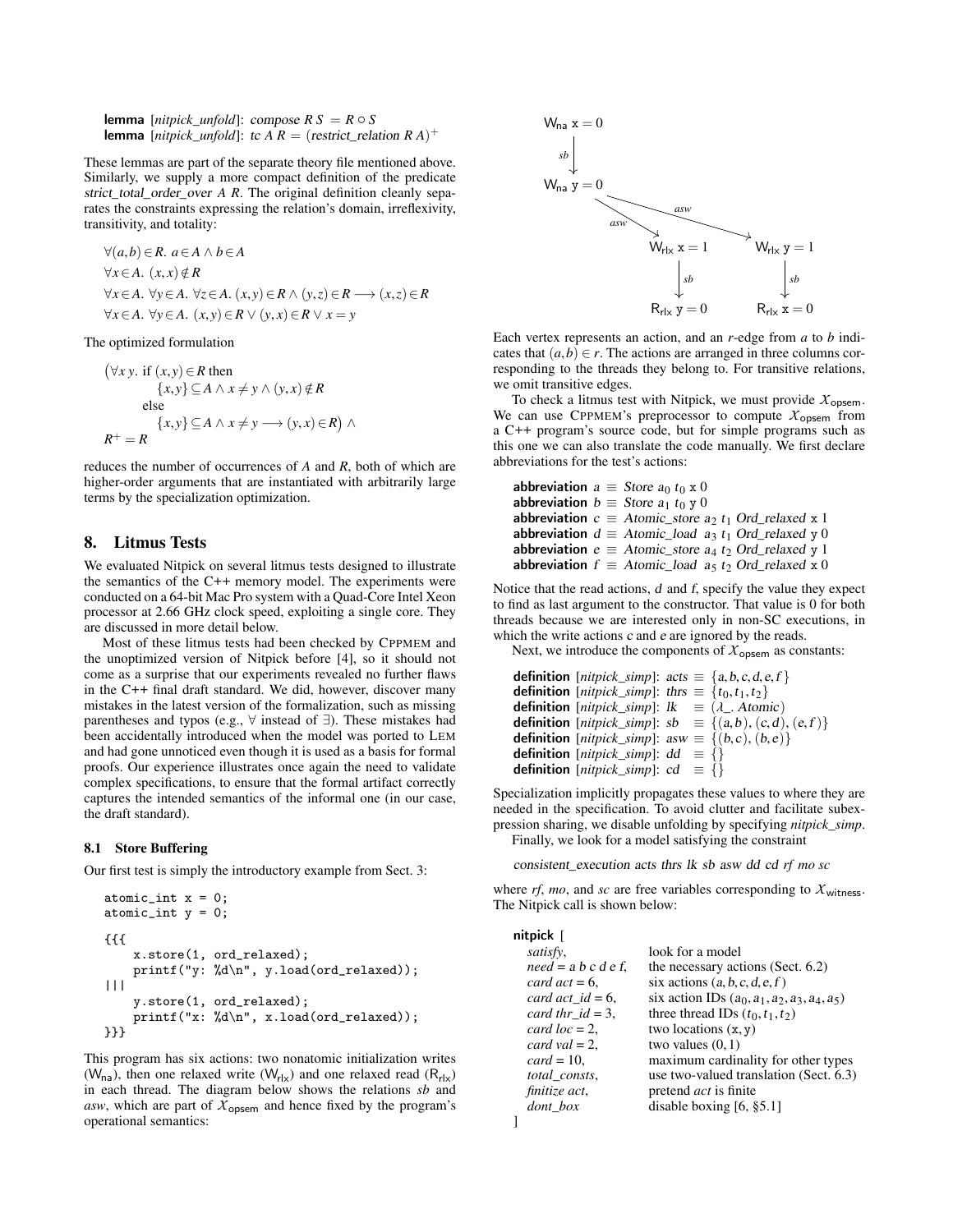With these options, Nitpick needs 4.7 seconds to find relations that witness a non-SC execution:



The modification-order relation (*mo*) reveals that the assignments  $x = 1$  and  $y = 1$  take place after the initializations to 0, but the readfrom relation (*rf*) indicates that the two reads get their values from the initializations and not from the assignments.

If we replace all four relaxed memory accesses with SC atomics, such non-SC behavior is no longer possible. Nitpick verifies this in 4.0 seconds by reporting the absence of suitable witnesses. These results are consistent with our understanding of the draft standard.

### 8.2 Message Passing

We consider a variant of message passing where one thread writes to a data location x and then a flag y, while two reading threads read both the flag and the data. There are two initialization writes and two actions in each thread, for a total of eight actions:

```
atomic_int x = 0;
atomic\_int y = 0;
{{{
    x.store(1, ord_relaxed);
    y.store(1, ord_relaxed);
||printf("y1: %d\n", y.load(ord_relaxed));
    printf("x1: %d\n", x.load(ord_relaxed));
|||
    printf("x2: %d\n", x.load(ord_relaxed));
    printf("y2: %d\n", y.load(ord_relaxed));
}}}
```
Because all non-initialization actions are relaxed atomics, it is possible for the two readers to observe the writes in opposite order. Nitpick finds the following execution in 5.7 seconds:



On the other hand, if the flag is accessed via a release/acquire pair, or via SC atomics, the first reader is guaranteed to observe the data written by the writer thread. Nitpick finds such an execution

(without the second reader) in 4.0 seconds, and verifies the absence of a non-SC execution also in 4.0 seconds.

## 8.3 Load Buffering

This test is dual to the Store Buffering test. Two threads read from separate locations; then each thread writes to the other location:

```
atomic\_int x = 0;atomic_int y = 0;
{{{
    printf("x: %d\n", x.load(ord_relaxed));
    y.store(1, ord_relaxed);
|||
    printf("y: %d\n", y.load(ord_relaxed));
    x.store(1, ord_relaxed);
}}}
```
With relaxed atomics, each thread can observe the other thread's later write. Nitpick finds a witness execution in 4.2 seconds:



Nitpick verifies the absence of a non-SC execution with release/ consume, release/acquire, and SC atomics in 4.1 seconds.

## 8.4 Sequential Lock

This test is more ambitious. The program models a simple sequential locking algorithm inspired by the Linux kernel's "seqlock" mechanism [17]:

```
atomic_int x = 0;
atomic\_int y = 0;
atomic_int z = 0;
{{{
    for (int i = 0; i < N; i++) {
        x.store(2 * i + 1, ord_{re}lease);
        y.store(i + 1, ord_release);
        z.store(i + 1, ord_release);
        x. \text{store}(2 * i + 2, \text{ ord}_{release});}
|||
    printf("x: %d\n", x.load(ord_consume));
    printf("y: %d\n", y.load(ord_consume));
    printf("z: %d\n", z.load(ord_consume));
    printf("x: %d\n", x.load(ord_consume));
}}}
```
The program spawns a writer and a reader thread. The writer maintains a counter x; the writer's loop increments it before and after modifying the data locations y and z. Intuitively, the data is "locked" whenever the counter x is odd. The reader eventually accesses the data, but not without checking x before and after. A non-SC behavior occurs if the two reads of x yield the same even value (i.e., the lock was free during the two data reads) but  $y \neq z$  (i.e., the data was observed while in an inconsistent state).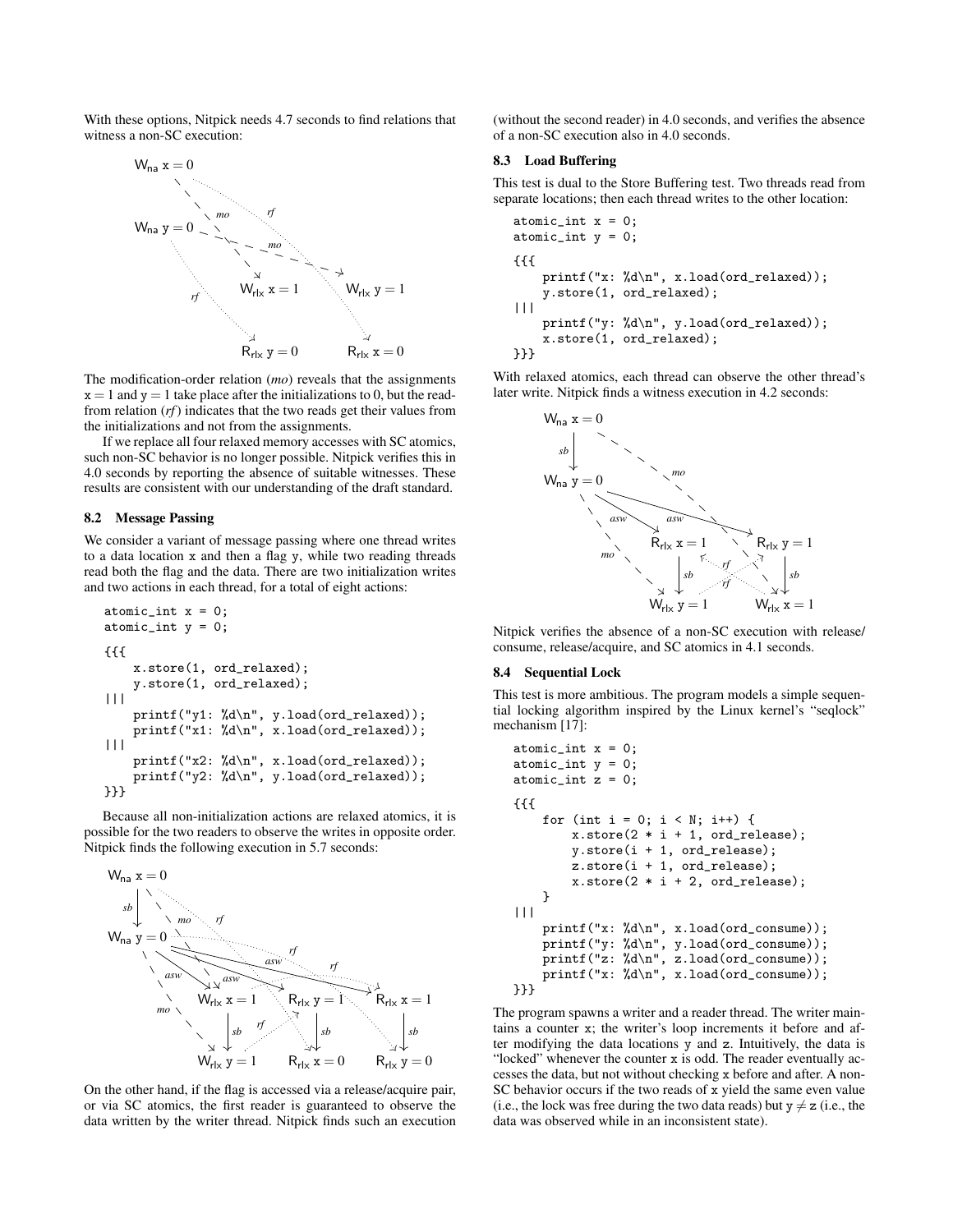Already for  $N = 1$ , Nitpick finds the following non-SC execution, where the reader observes  $y = 0$  and  $z = 1$ , in 15.8 seconds:



With release/acquire instead of release/consume, the algorithm should be free of non-SC behavior. Nitpick takes 15.8 seconds to exhaustively check the  $N = 1$  case, 86 seconds for  $N = 2$ , and 378 seconds for  $N = 3$ . If we add a second reader thread, it takes 86 seconds for  $N = 1$  and 379 seconds for  $N = 2$ .

Because of the loop, our analysis is incomplete: We cannot prove the absence of non-SC behavior for all bounds N (or for an arbitrary number of readers), only its presence. Nonetheless, the small-scope hypothesis, which postulates that "most bugs have small counterexamples" [13, §5.1.3], strongly suggests that the sequential locking algorithm implemented in terms of release/acquire atomics is correct for any number of iterations and reader threads.

#### 8.5 Independent Reads of Independent Writes

Two writer threads independently write to x and y, and two readers read from both locations:

```
atomic\_int x = 0;atomic_int y = 0;
{{{
    x.store(1, ord_release);
|||
    y.store(1, ord_release);
|||
    printf("x1: %d\n", x.load(ord_acquire));
    printf("y1: %d\n", y.load(ord_acquire));
|||
    printf("y2: %d\n", y.load(ord_acquire));
    printf("x2: %d\n", x.load(ord_acquire));
}}}
```
With release/acquire, release/consume, and relaxed actions, different reader threads can observe these writes in opposite order. Nitpick finds an execution in 5.8 seconds:



With SC actions, this behavior is not allowed, and Nitpick verifies the absence of a non-SC execution in 5.2 seconds.

#### 8.6 Write-to-Read Causality

This test spawns three auxiliary threads in addition to the implicit initialization thread:

```
atomic\_int x = 0;atomic\_int y = 0;
{{{
    x.store(1, ord_relaxed);
|||
    printf("x1: %d\n", x.load(ord_relaxed));
    y.store(1, ord_relaxed);
||printf("y: %d\n", y.load(ord_relaxed));
    printf("x2: %d\n", x.load(ord_relaxed));
}}}
```
The first auxiliary thread writes to x; the second thread reads from x and writes to y; the third thread reads from y and then from x. With relaxed atomics, the third thread does not necessarily observe the first thread's write to x even if it observes the second thread's write to y and the second thread observes the first thread's write to x. Nitpick finds this execution in 4.2 seconds:



The memory model guarantees write-to-read causality for release/ acquire and SC actions. Nitpick verifies the absence of a non-SC execution in 4.4 seconds.

#### 8.7 Generalized Write-to-Read Causality

Nitpick's run-time depends on the size of the search space, which is exponential in the number of actions. To demonstrate how Nitpick scales up to larger litmus tests, we generalize the Write-to-Read Causality test from 2 to *n* locations. The generalized test consists of 2*n* writes (including *n* initializations) and  $n + 1$  reads, thus  $3n+1$  actions in total. Since the three witness variables are binary relations over actions, the state space is of size  $2^{3(3n+1)^2}$ .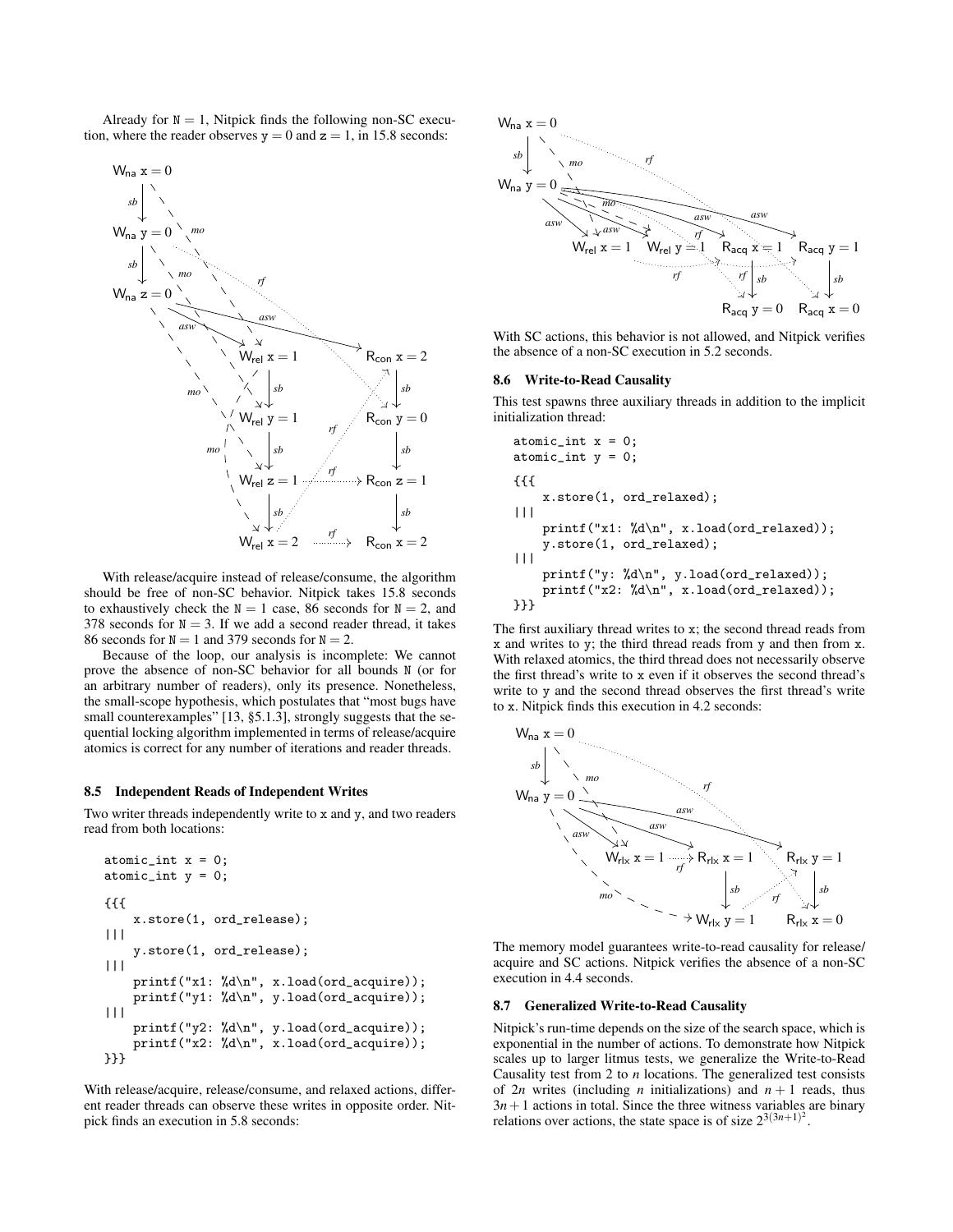With relaxed atomics, there is an execution where the last thread does not observe the first thread's write. With SC atomics, no such execution exists. The Nitpick run-times are tabulated below. For comparison, we also include the CPPMEM run-times (on roughly comparable hardware).

| Locations | Actions  | <b>States</b>     |         | <b>CPPMEM</b>     |                 | Nitpick |  |
|-----------|----------|-------------------|---------|-------------------|-----------------|---------|--|
| (n)       | $(3n+1)$ | $(2^{3(3n+1)^2})$ | relaxed | SС                | relaxed         | SC      |  |
| 2         |          | $2^{147}$         | 0.0 s   | $0.5$ s           | 4 s             | 4 s     |  |
| 3         | 10       | 2300              | 0.0 s   | 90.5 s            | 11 <sub>s</sub> | 11 s    |  |
| 4         | 13       | 2507              | $0.1$ s | $>10^4$ s         | 41 s            | 40s     |  |
| 5         | 16       | 2768              | $0.2$ s | $>10^4$ s         | 132s            | 127s    |  |
| 6         | 19       | 21083             | 0.7s    | $>10^4$ s         | 384 s           | 376s    |  |
|           | 22       | $2^{1452}$        |         | $2.5$ s $>10^4$ s | 982 s           | 977 s   |  |
|           |          |                   |         |                   |                 |         |  |

Each additional location slows down Nitpick's search by a factor of about 3. Although the search space grows with  $2^{n^2}$ , the search time grows slightly slower than  $k^n$ , which is asymptotically better than CPPMEM's *n*! worst-case complexity.

CPPMEM outperforms Nitpick on the relaxed version of the test because its basic constraints reduce the search space to just 2 *<sup>n</sup>* candidate orders for *rf* and *mo* (Sect. 3.4). On the other hand, CPPMEM scales much worse than Nitpick when the actions are SC, because it naively enumerates all  $2^n \cdot (2n+1)!$  combinations for *rf*, *mo*, and *sc* that meet the basic constraints.

#### 8.8 Further Remarks

Thanks to the optimizations presented in Sect. 6, Nitpick is about 25 times faster on medium-sized litmus tests than it was before. Verifying the absence of a consistent non-SC execution for the Independent Reads of Independent Writes test now takes about 5.2 seconds, compared with 130 seconds previously and 5 minutes using CPPMEM [4, §6.1]. Larger SC tests that cannot realistically be checked with CPPMEM are now analyzable within minutes.

On small litmus tests, Nitpick remains significantly slower than CPPMEM, which takes less than a second on some of the tests. The bottleneck is the translation of the memory model into FORL and SAT. The SAT search is extremely fast for small tests and scales much better than CPPMEM's simplistic enumeration scheme. On the largest problems we considered, Nitpick takes a few seconds, which is negligible; then about 95% of the time is spent in Kodkod, while the rest is spent in MiniSat.

For some litmus tests, CPPMEM's basic constraints reduce the search space considerably. We could probably speed up Nitpick by incorporating these constraints into the model—for example, by formalizing *rf* as a map from reads to writes, rather than as a binary relation over actions. However, this would require extensive modifications to the formalization, which we would rather avoid.

## 9. Related Work

The discovery of fatal flaws in the original Java memory model [25] stimulated much research in software memory models. We attempt to cover the most relevant work, focusing on tool support.

MemSAT [29] is an automatic tool based on Kodkod specifically designed for debugging axiomatic memory models. It has been used on several memory models from the literature, including the Java memory model. A noteworthy feature of MemSAT is that it produces a minimal unsatisfiable core if the model or the litmus test is overconstrained. MemSAT also includes a component that generates relational constraints from Java programs, akin to CPP-MEM's preprocessor. Nitpick's main advantage over MemSAT for our case study is that it understands higher-order logic.

NemosFinder [33] is another axiomatic memory model checker. Memory models are coded as Prolog predicates and either checked using constraint logic programming or SAT solving. The tool includes a specification of the Intel Itanium memory model.

Visual-MCM [22] is a generic tool that checks and graphically displays given executions against a memory model specification. The tool was designed primarily as an aid to hardware designers.

While the above tools are generic, many tools target specific models. Manson and Pugh [20] developed two simulators for the Java memory model that enumerate the possible executions of a program. Java RaceFinder [15], an extension to Java PathFinder [30], is a modern successor. Both of these are explicit-state model checkers. Like CPPMEM (and its predecessor memevents [26]), they suffer from the state-explosion problem.

We refer to Batty et al. [4], Torlak et al. [29], and Yang et al. [33] for more related work.

#### 10. Discussion and Conclusion

We applied the model finder Nitpick to our Isabelle/HOL formalization [4] of the C++ draft standard's memory model. Our experiments involved classical litmus tests and (fortunately) did not reveal any flaws in the C++ final draft standard. This is no surprise: The model has already been validated by the CPPMEM simulator on several litmus tests, and the correctness proof of the suggested Intel x86 implementation gave further evidence that the Isabelle model captures the draft standard's intended semantics.

The main challenge for a diagnosis tool such as Nitpick is that users of interactive theorem provers tend to write their specifications so as to make the actual proving easy. In contrast, if the Alloy Analyzer or MemSAT performs poorly on a specification, the tool's developers can put part of the blame on the users, arguing for example that they have "not yet assimilated the relational idiom" [16, p. 7]. We wish we could have applied Nitpick directly on the Isabelle specification of the memory model, but without changes to either Nitpick or the specification our approach would not have scaled to handle even the simplest litmus tests.

We were delighted to see that function specialization, one of the very first optimizations implemented in Nitpick [6, §5.1], proved equal to the task. By propagating arguments to where they are needed, specialization ensures that no more than two arguments ever need to be passed at a call site—a dramatic reduction from the 10 or more arguments taken by many of the memory model's functions. Without this optimization, we would have faced the unappealing prospect of rewriting the specification from scratch.

There will always be cases where more dedicated tools are called for, but it is pleasing when a general-purpose tool outperforms dedicated solutions. Our new Nitpick optimizations will be included in the next Isabelle release and should prove beneficial to other large formalizations.

## Acknowledgments

This work would not have been possible without Peter Sewell, who together with the last four authors specified the C++ memory model in Isabelle/HOL. Sascha Böhme, Lukas Bulwahn, Paul Jackson, Tobias Nipkow, Peter Sewell, Mark Summerfield, Geoff Sutcliffe, and the anonymous reviewers suggested several textual improvements. We acknowledge funding from the Deutsche Forschungsgemeinschaft (grant Ni 491/11-2) and the British EPSRC (grants EP/F036345, EP/F067909, EP/H005633, EP/H027351).

### References

- [1] Programming languages—C++. Technical Report N3290, ISO IEC JTC1/SC22/WG21, 2011. http://www.open-std.org/jtc1/ sc22/wg21/docs/papers/2011/n3290.pdf.
- [2] P. B. Andrews. *An Introduction to Mathematical Logic and Type Theory: To Truth Through Proof (2nd Ed.)*, volume 27 of *Applied Logic*. Springer, 2002.